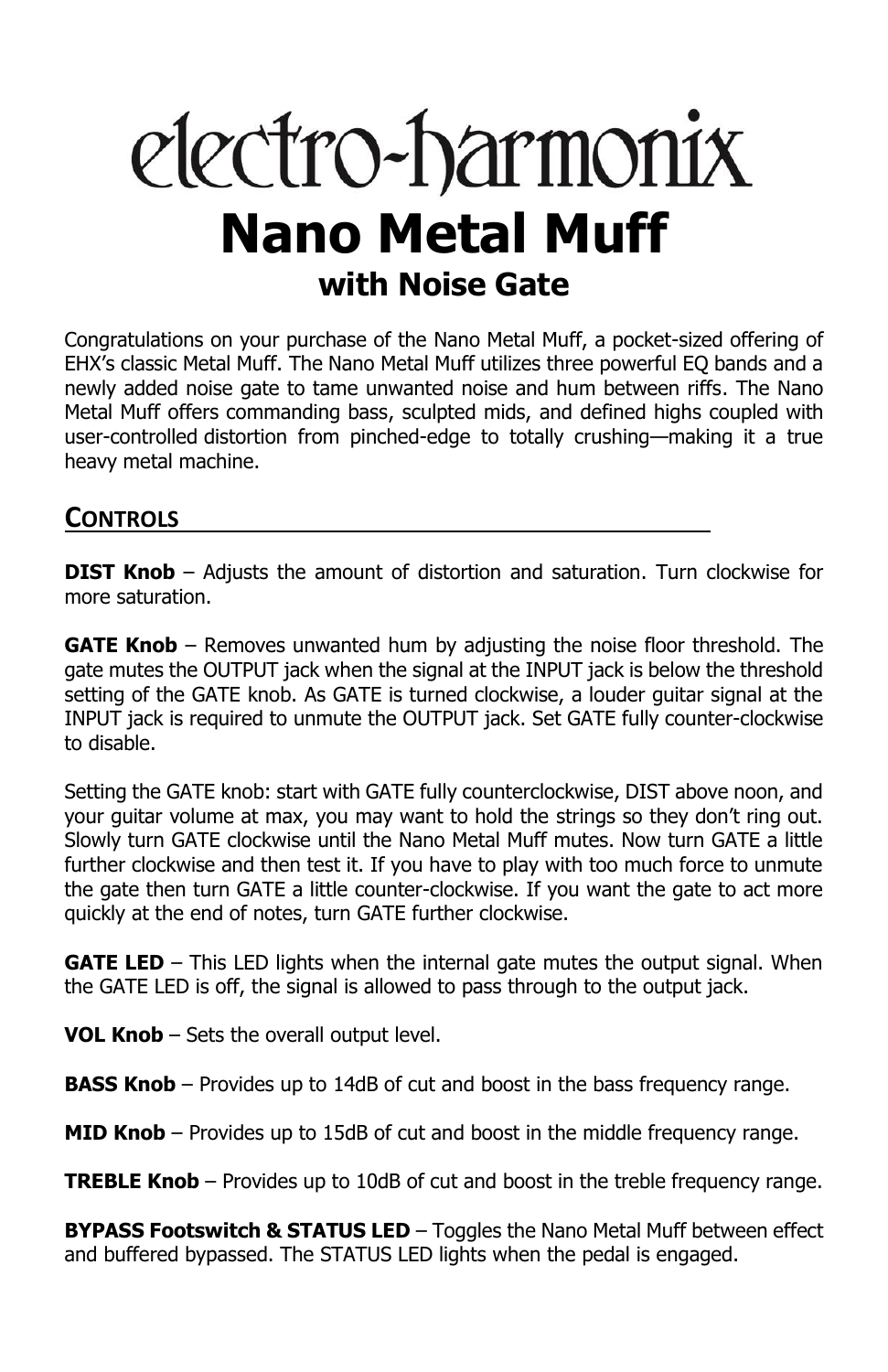### **CONNECTIONS & POWER**

**INPUT Jack** – This ¼" jack is the audio input to the Nano Metal Muff. The input impedance presented at the INPUT jack is 1MΩ.

**OUTPUT Jack** – This ¼" jack is the audio output from the Nano Metal Muff. In Bypass mode, the OUTPUT jack is connected to the INPUT jack through a buffer circuit. The output impedance at the OUTPUT Jack is 600Ω.

**9V Power Jack** – An optional 9VDC, center-negative power supply can be inserted into this jack to power the Nano Metal Muff. The Nano Metal Muff requires 24mA at 9VDC on a center-negative plug. Do not exceed 12V at the power jack.

When using a 9V battery, plugging into the INPUT jack activates power. The input cable should be removed when the unit is not in use to avoid running down the battery.

**To change the 9-volt battery, you must remove the 4 screws on the bottom of the Nano Metal Muff. Once the screws are removed, you can take off the bottom plate and change the battery. Please do not touch the circuit board while the bottom plate is off or you may damage a component.**

#### **NOTES & SPECIFICATIONS**

- Audio input impedance at INPUT jack: 1MΩ
- Audio output impedance at OUTPUT jack: 600Ω
- Current draw: 24mA
- Maximum input signal level in bypass, before clipping: +8.5dBu

To achieve its biting distortion, the Nano Metal Muff has very high maximum gain. This requires that both the pickups and cables be well shielded and properly grounded to avoid excessive hum when high sustain control settings are used.